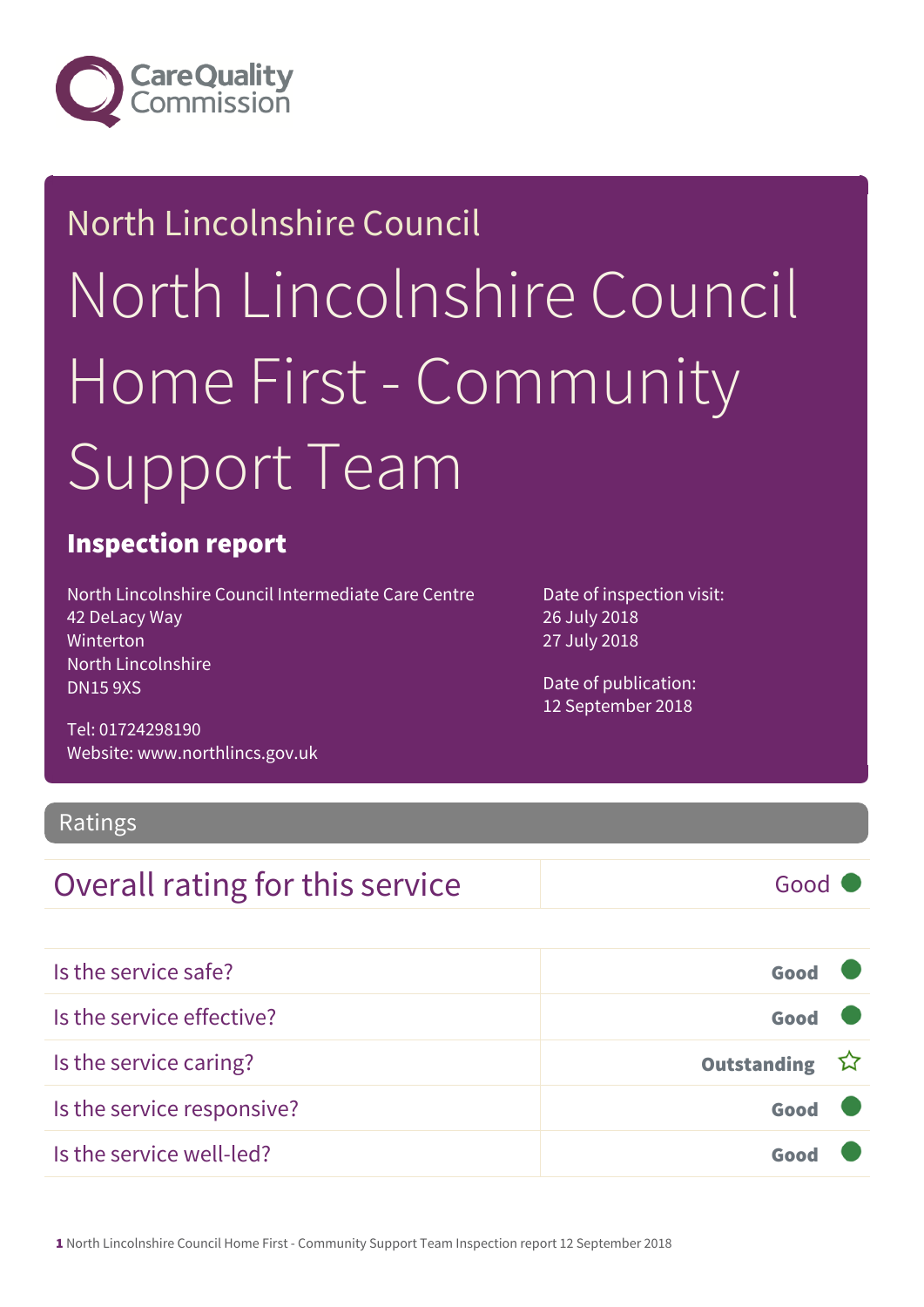#### Summary of findings

#### Overall summary

This inspection took place on the 26 and 27 July 2018 and was announced.

North Lincolnshire Council Home First Community Support Team provides both short-term and longer term personal care services to people in their own home. The service focuses on promoting self-care and enabling people to reach or regain an optimum level of independence. The service also provides out of hours duty cover for the local authority. At the time of the inspection the service was supporting 119 people.

At the last inspection in January 2016 we rated the service 'Good' overall and in each domain. At this inspection we found the service had maintained its overall rating of 'Good' and improved its rating in the 'Is the service Caring?' domain to 'Outstanding.'

We found an extremely caring service. Staff demonstrated very caring values and showed a very positive regard for what was important and mattered to people. They had developed very positive relationships with the people they supported. The trust developed between people and staff helped promote people's independence, confidence and helped them achieve good outcomes. We saw staff regularly went the extra mile for people, to provide compassionate care which ensured people's comfort and met their preferences.

Respect for equality, diversity and human rights was thoroughly embedded within the service and integral to everything the staff did. People were treated with dignity and respect by staff who understood the importance of this. The new 'Moving with Dignity' initiative gave people more choice, involvement and dignity around their care support.

People continued to feel safe using the service and staff ensured that risks to their health and safety were reduced. Recruitment procedures remained robust. There were enough staff to ensure a consistent and reliable service. Safeguarding policies and procedures were in place and staff were aware of the procedures to follow in the event of concerns. People were supported to take their medicines safely.

People were supported to have maximum choice and control of their lives and staff supported them in the least restrictive way possible. Staff followed the principles of the Mental Capacity Act 2005 when there were concerns people lacked capacity and important decisions needed to be made.

People's nutritional needs were assessed and staff supported people to make sure they ate and drank enough. Staff worked closely with healthcare professionals to make sure the care and support met people's needs and they received medical attention when necessary.

Staff received a wide range of training and we received positive feedback about the effective care and support they provided. Staff received regular supervision and an annual appraisal to support their continued professional development.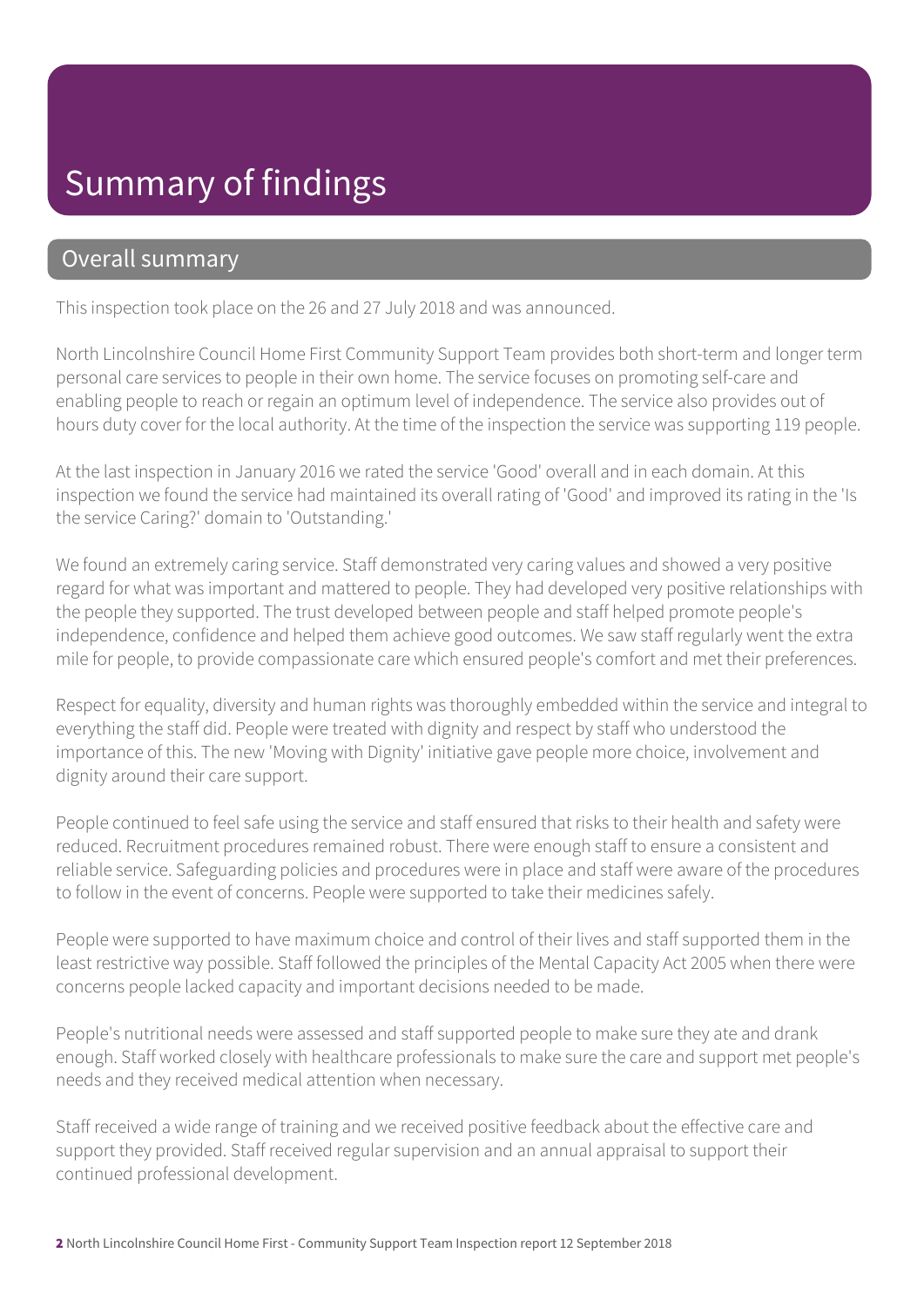People received person-centred and responsive care from staff who had a clear understanding of their current support needs. People praised staff skill and knowledge and said staff knew their needs well. People were involved in setting their own goals which contributed to the successful reablement outcomes. People had good access to a range of aids and equipment which supported their safety and return to independence.

People were signposted and supported to access local community groups to promote inclusion, independence and a healthy lifestyle.

We received very positive feedback about the management of the service. People, relatives, professionals and staff told us the registered manager was very approachable, caring and responsive to feedback. They were also committed to delivering high quality care and fostered a person-centred, open and inclusive culture within the service. The service had recently undergone review and there had been many changes including the model of care, staff teams and roles. Staff felt supported through this process. A range of audits and checks were undertaken to ensure the service continued to perform to a high standard. People's feedback was regularly sought to determine whether any improvements were needed to the service. Effective systems were in place to manage complaints and concerns.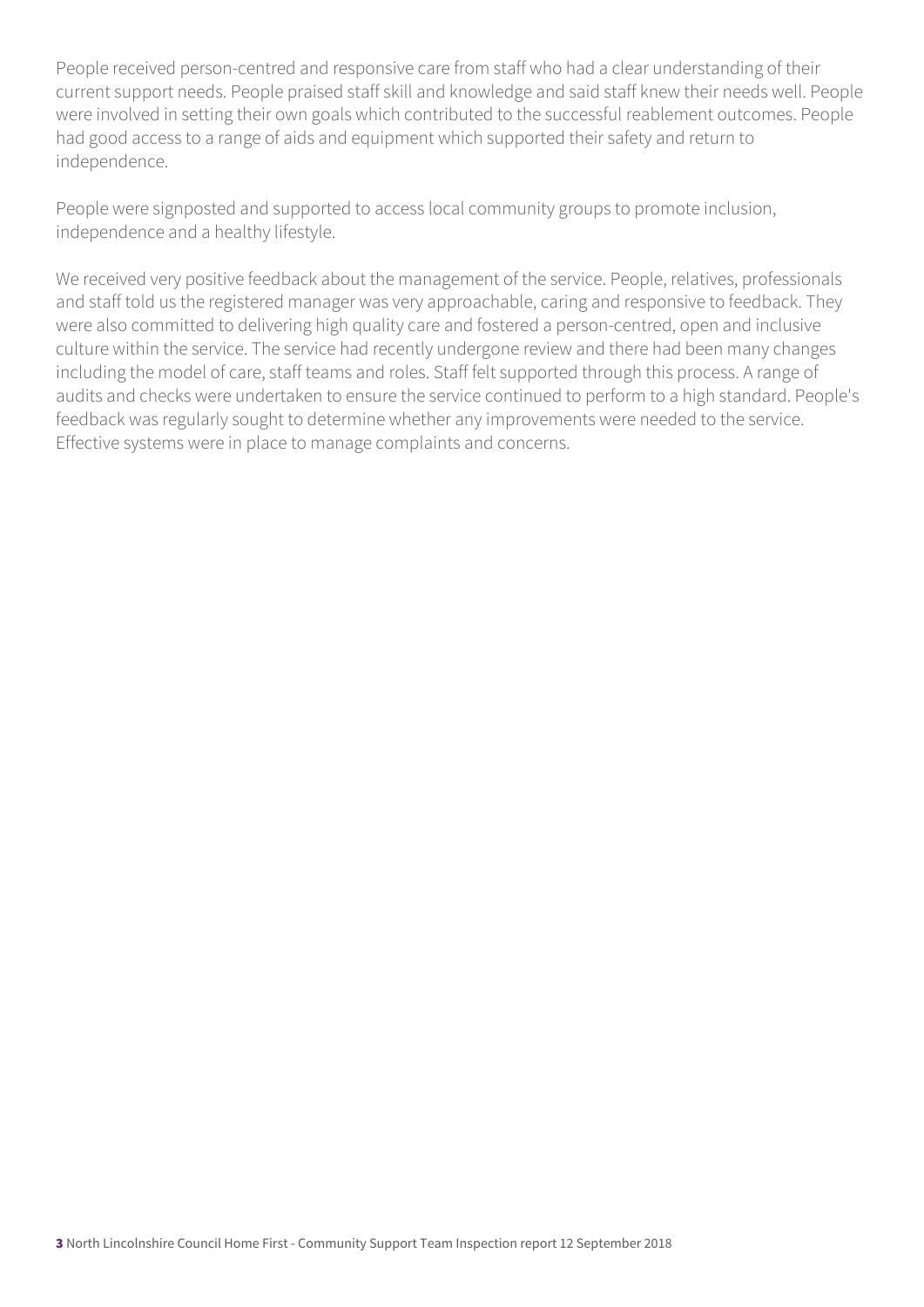#### The five questions we ask about services and what we found

We always ask the following five questions of services.

| Is the service safe?                                                                                                                                                                                                                      | Good          |
|-------------------------------------------------------------------------------------------------------------------------------------------------------------------------------------------------------------------------------------------|---------------|
| The service remains Good.                                                                                                                                                                                                                 |               |
| Is the service effective?                                                                                                                                                                                                                 | Good          |
| The service remains Good.                                                                                                                                                                                                                 |               |
| Is the service caring?                                                                                                                                                                                                                    | Outstanding 公 |
| The service has improved to Outstanding.                                                                                                                                                                                                  |               |
| Exceptionally positive and caring relationships had developed<br>between people and the staff who cared for them and went the<br>extra mile to provide support which centred on the person and<br>individual goals.                       |               |
| Equality and human rights was embedded and integral to<br>people's care and support. Protecting people's privacy and<br>dignity were high on the agenda and the new 'Moving with<br>Dignity' initiative was very positive and successful. |               |
| Staff took time to get to know people and understand what<br>worked for them and the service was very effective in helping<br>people increase their confidence and independence.                                                          |               |
| Is the service responsive?                                                                                                                                                                                                                | Good          |
| The service remains Good.                                                                                                                                                                                                                 |               |
| Is the service well-led?                                                                                                                                                                                                                  | Good          |
| The service remains Good.                                                                                                                                                                                                                 |               |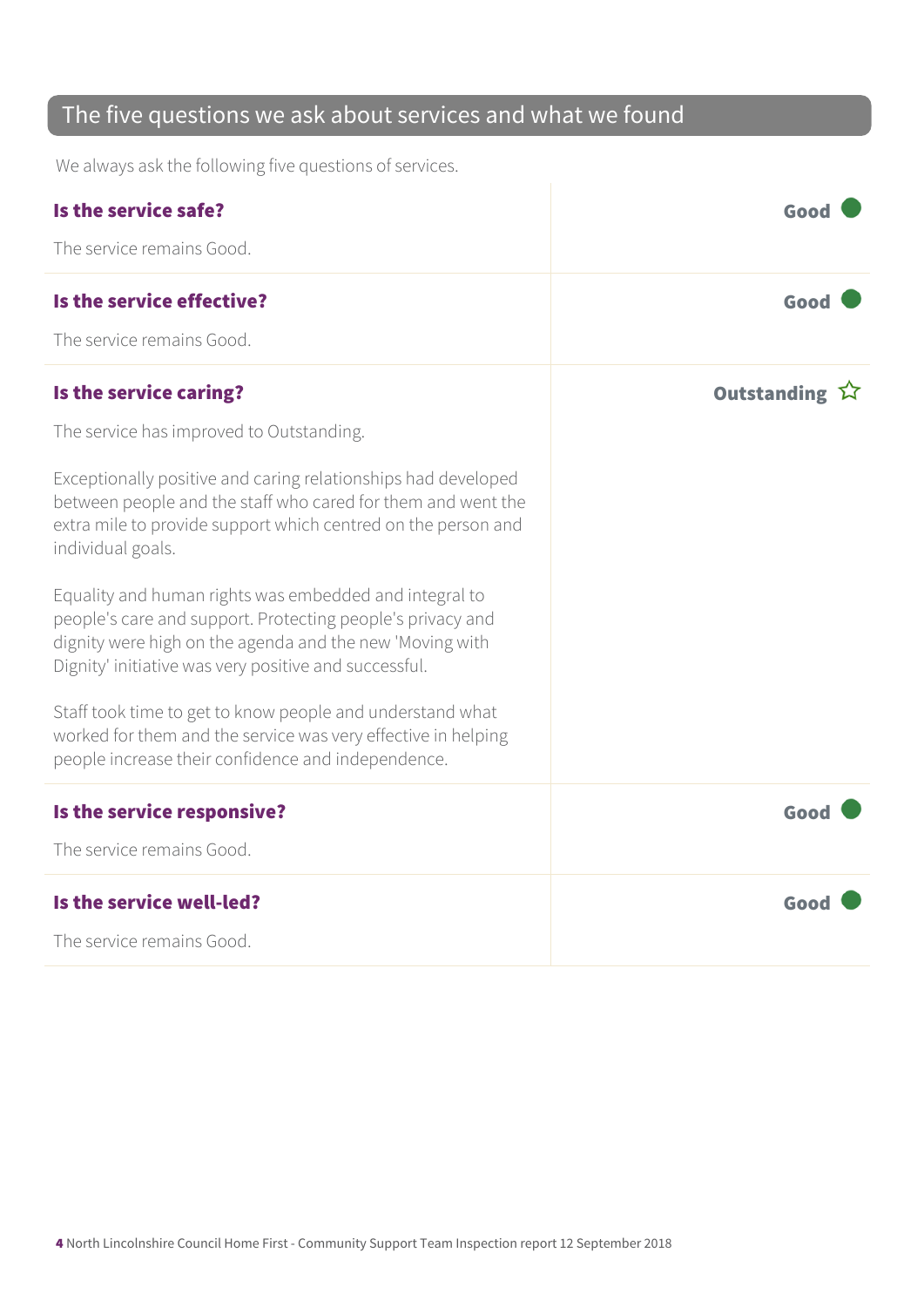

# North Lincolnshire Council Home First - Community Support Team

Detailed findings

#### Background to this inspection

We carried out this inspection under Section 60 of the Health and Social Care Act 2008 as part of our regulatory functions. This inspection was planned to check whether the registered provider was meeting the legal requirements and regulations associated with the Health and Social Care Act 2008, to look at the overall quality of the service, and to provide a rating for the service under the Care Act 2014.

This comprehensive inspection was carried out by an adult social care inspector and included a visit to the agency's office on 26 July 2018. To make sure key staff were available to assist in the inspection the registered provider was given short notice of the visit, in line with our current methodology for inspecting domiciliary care agencies. An inspection assistant contacted 14 people and three relatives on 27 July 2018 for their views of the service.

To help us to plan and identify areas to focus on in the inspection we considered all the information we held about the service. Before the inspection, the provider had also completed a Provider Information Return (PIR). This is information we require providers to send us at least once annually to give some key information about the service, what the service does well and improvements they plan to make.

We requested the views of other agencies that worked with the service, such as service commissioners, healthcare professionals, social workers and Healthwatch North Lincolnshire, by email, telephone or using questionnaires. Healthwatch is an independent consumer champion that gathers and represents the views of the public about health and social care services in England.

We spoke with the registered manager, nominated individual and 10 staff; this included, team leaders, senior rehabilitation officers and rehabilitation officers, workers and assistants. We also considered the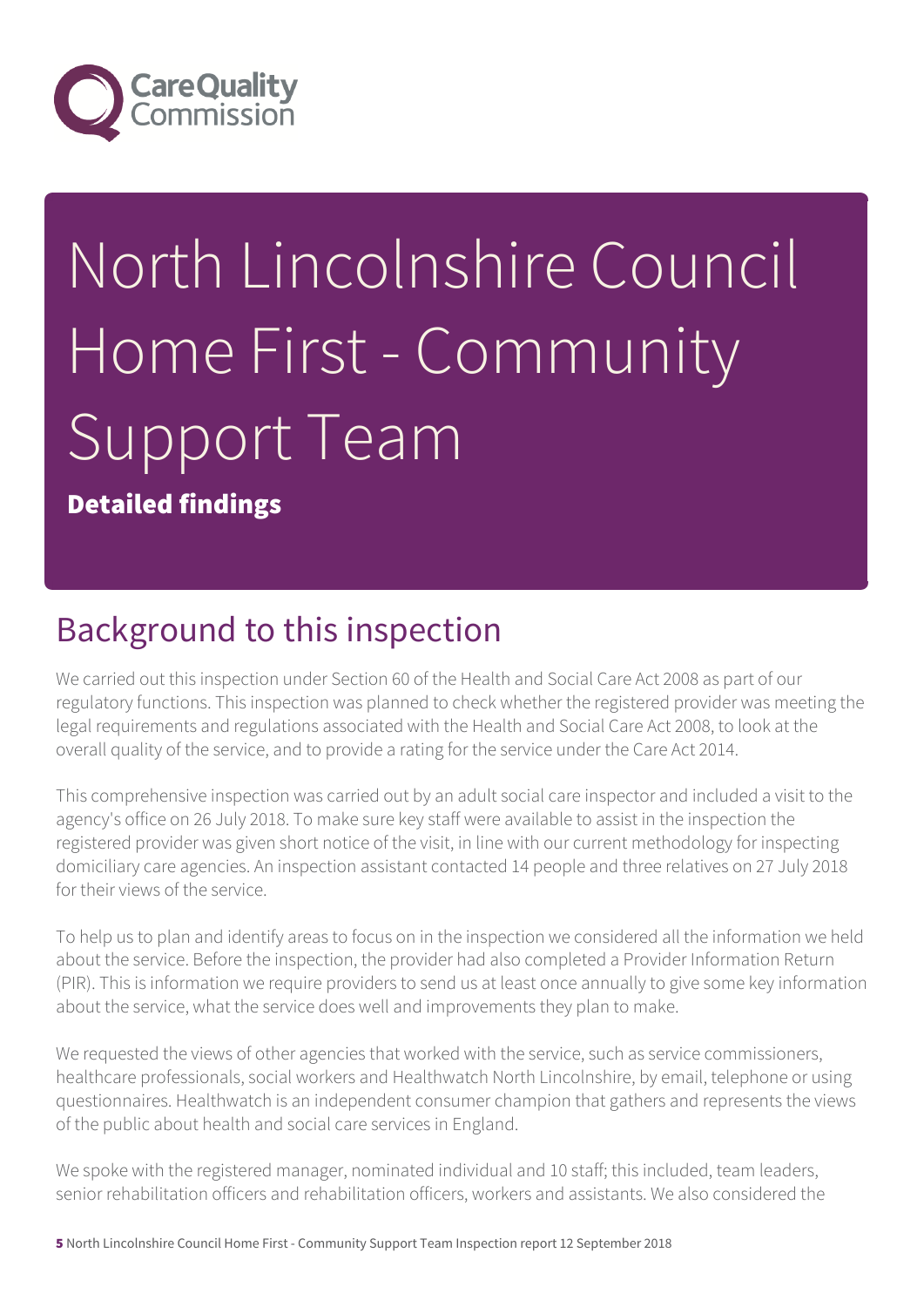outcome of 20 questionnaires returned to us by staff, 16 from people who used the service and five from relatives.

We looked at documentation relating to people who used the service, staff and the management of the service. This included five people's care records and medication administration records, three staff recruitment files, training and support documentation. We also looked at how the agency gained people's views on the service provided, as well as checks made to ensure company policies were being followed.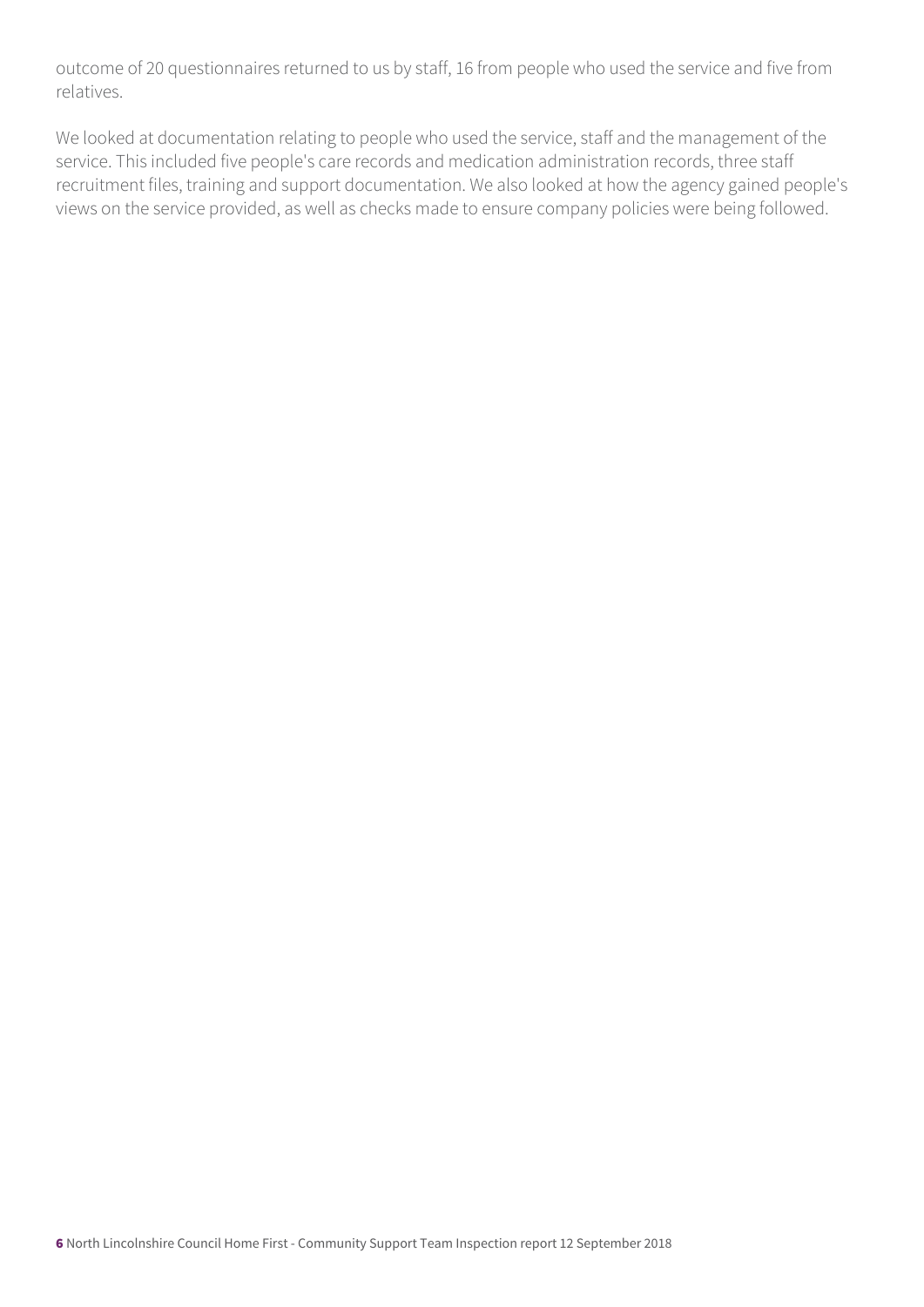#### Is the service safe?

#### Our findings

At the last inspection in January 2016 we rated the service as Good. At this inspection, we found the service remained Good.

Care and support was planned and delivered in a way that ensured people's safety and welfare. People and their relatives consistently told us they received safe care. Comments included, "I feel safe with the staff, they are all very good" and "I'm well looked after and I'm perfectly safe."

The provider had effective systems in place to safeguard people from abuse and harm. Staff had completed training and were aware of their roles in protecting people and how to report concerns. They confirmed they would do this without hesitation to keep people safe.

Key safes were effectively used if required, to enable staff to enter people's homes safely. We also saw people's personal information, including key codes, were well protected.

Risk assessments were carried out to determine any potential risks involving the person who used the service, staff or the environment. These supported people to remain safe whilst optimising their independence as much as possible. The service also worked closely with health professionals to reduce the risks to people. We found one person had experienced a significant number of falls in recent weeks, due to their deteriorating condition. These had not been formally reviewed and there was no falls risk assessment in place. The registered manager took action during the inspection for the person's current mobility needs to be fully assessed and appropriate changes were made to their support plan. All other accidents and incidents had been fully reviewed by the management team to ensure appropriate action had been taken. Staff readily reported accidents, incidents and concerns.

Staff continued to be recruited safely. Candidates were required to complete an application form, attend a competency based interview and have checks on their background and character completed to help ensure they were suitable to work with vulnerable people.

People were supported by sufficient numbers of staff to meet their needs safely. The registered manager told us and we saw that the service only supported the number of people they had staffing for. They confirmed eight rotas were currently closed, whilst they recruited new staff. People told us they did not feel rushed by staff and staff stayed with them as long as was necessary to support and guide them in whatever task or skill they were trying to complete. The provider organised their care staff team to cover three geographical areas, linked to the local care networks. This enabled people to receive their care from a relatively small team of care staff who they got to know well.

Medicines continued to be safely managed by the service. People's medicine support needs were assessed and planned for at the start of their reablement service. When assistance was required, appropriate support was provided by staff who had been trained to carry out this role.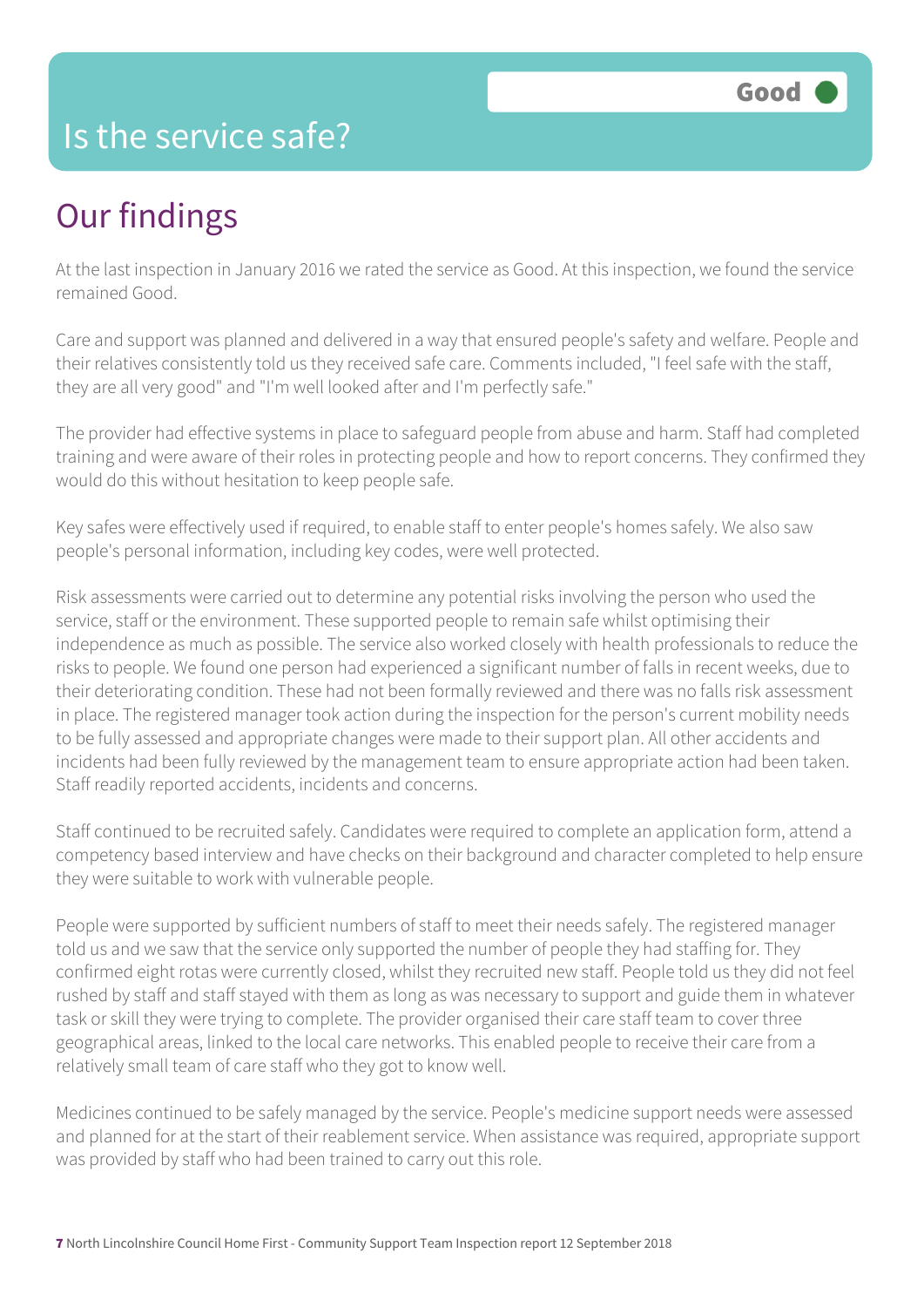Staff had access to a supply of personal protective equipment and we were told care workers always wore gloves and aprons when delivering personal care. Staff had received training in infection prevention and control to ensure they adhered to the required safe practices.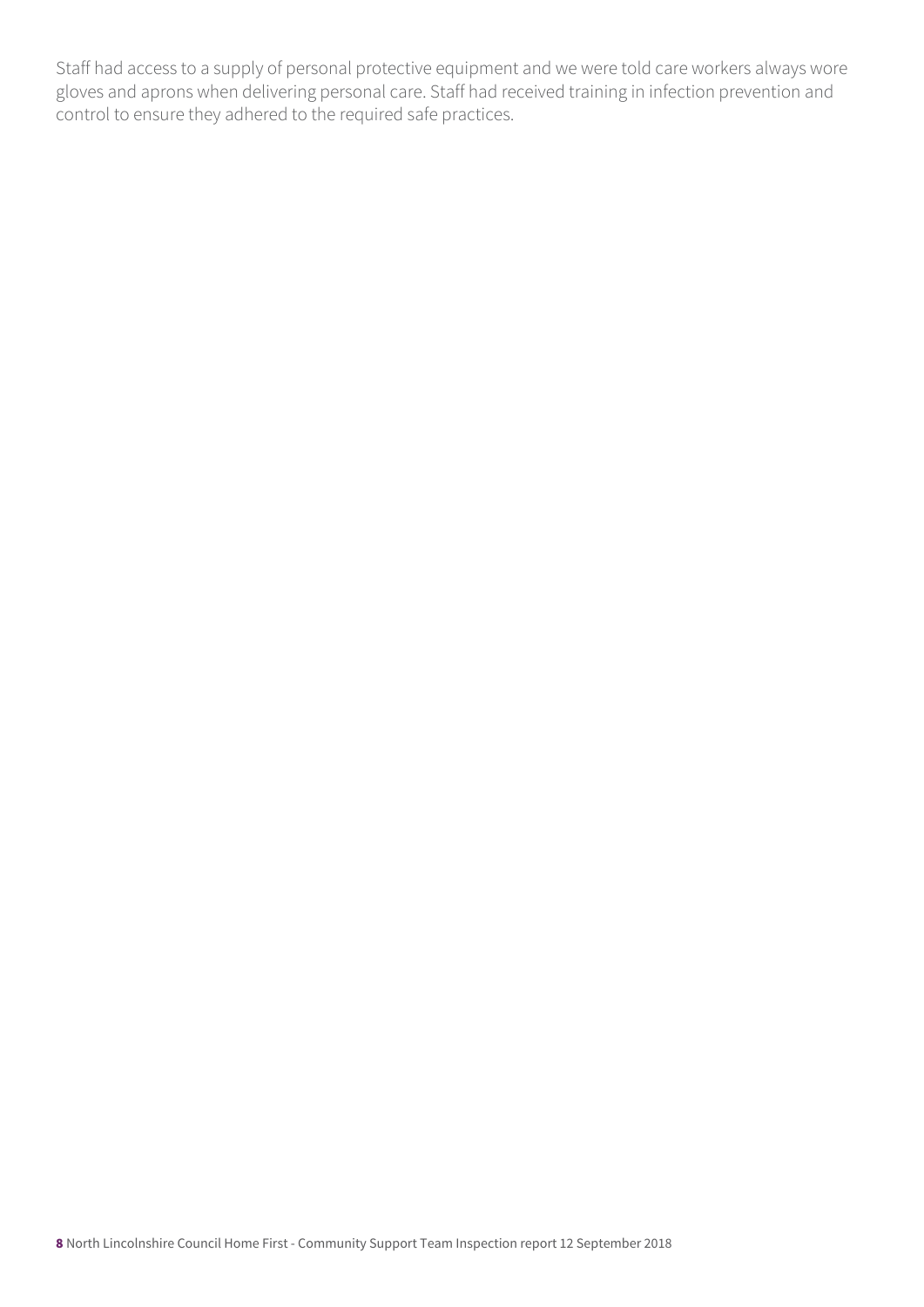#### Is the service effective?

## Our findings

At the last inspection in January 2016 we rated the service as Good. At this inspection, we found the service remained Good.

People and relatives consistently said staff provided effective care and were appropriately trained. One person told us, "The staff have been fabulous. They are well trained and skilled in the support they provide."

The Mental Capacity Act 2005 (MCA) provides a legal framework for making decisions on behalf of people who may lack the mental capacity to do so for themselves. The MCA requires that, as far as possible, people make their own decisions and are helped to do so when needed. When they lack mental capacity to take decisions, any made on their behalf must be in their best interests and as least restrictive as possible.

People can only be deprived of their liberty so that they can receive care and treatment when this is in their best interests and legally authorised under the MCA. Where people live in their own homes, applications to deprive people of their liberty must be made to the Court of Protection. We checked whether the service was working within the principles of the MCA. No applications had been made to the Court of Protection. People who used the service had signed to record they consented to the care and support staff provided. The registered manager and staff demonstrated a good understanding of the process and their role in ensuring people's rights and wishes were respected.

Staff had effective working relationships with health and social care professionals and supported people to access healthcare services when needed. Professionals told us staff made appropriate referrals and praised staff's knowledge, the good communication and effective working relationships they shared. Staff discussions and records showed some people had experienced delays in therapy assessments for mobility and or equipment and this had impacted on the service provision. The registered manager confirmed this was being looked into.

People were supported to regain their independence with meals and drinks. Following assessment, aids to support the preparation, cooking and eating of meals were provided as necessary. Where people were at risk of malnutrition or dehydration, this was recorded in their care plan and monitored by staff.

Staff completed a wide range of training and refresher courses to continually improve and develop their knowledge and skills. Staff gave positive feedback about the training and told us additional courses as well as advice and guidance was always available. A member of staff told us, "The training opportunities are excellent. We have regular meetings with our line manager and can discuss any worries or queries." There were staff champions at the service who were responsible for promoting learning and sharing information about their chosen subject. The provider used supervisions and appraisals to monitor staff's performance, wellbeing and to support their continued professional development.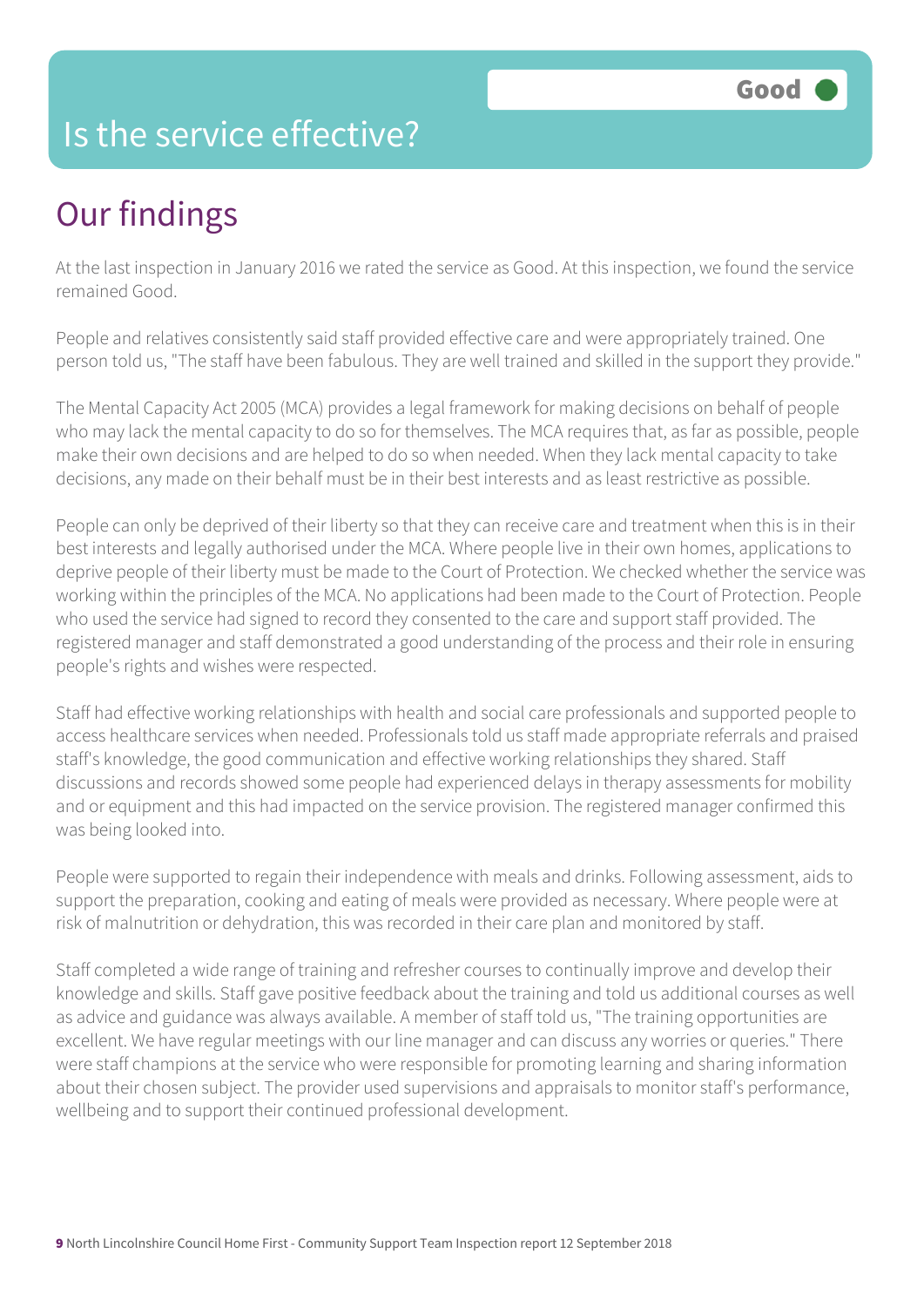#### Is the service caring?

### Our findings

All the people we spoke with said staff were exceptionally kind, friendly and caring. Comments included, "Staff were always very kind and caring. Just marvellous" , "Very kind carers, I couldn't ask for better. If I was asked to score them out of 10, I would give them 11", "The staff are so brilliant with my [family member], so kind and understanding. [Name of family member] thought the carer that came today was lovely, we can't fault them, staff always put a smile on [Name of family member's] face."

Staff were very committed to developing positive and trusting relationships with people. Comments from people and their relatives clearly showed this. These included, "There is a lot of continuity with familiar staff and they have developed a good relationship with us all" and "Sometimes I feel sorry for myself and the carers arrive and they are so encouraging, they make me feel so much better."

The registered manager and senior staff were able to tell us about examples where care workers had acted in extreme kindness and had 'gone the extra mile.' An example included the dedication and kindness shown to a vulnerable, neglected and isolated person who refused all care support and interventions following hospital discharge. Staff continued to contact the person to persuade them to accept support and slowly the person started to engage with the team and allow support to clean their property, address urgent safety matters and accept personal care. Staff developed a very positive and trusting relationship with the person and at Christmas staff delivered a hot dinner, card and present. The person told the staff that they had become her family, who she loved very much and she had never smiled so much in the last 10 years since receiving their help.

The service received a high number of compliments and thank you cards which often referenced the very kind and caring nature of the staff. Feedback was shared with the staff team and the provider.

People told us care workers were always very respectful of their privacy and dignity. Comments included, "The staff engage with us very well and are very sensitive to [family member's] tolerance, capacity and capability", "All the staff respected my dignity and made time for me; I feel as if I can call them friends" and "Dignity was always reinforced and well supported by staff."

Upholding and promoting people's dignity was a very important aspect of the service. 'Moving with Dignity' was an initiative the service was leading on locally, to introduce new innovative techniques and equipment in the safe moving and handling of people in North Lincolnshire. Research and evidence has shown this new approach provided increased empowerment, independence and greater dignity for people who used services. In recent months the service had worked with colleagues across health and social sectors to provide training for front line staff and complete assessments for a single-handed care approach. The project was progressing extremely well and included care service providers, commissioning teams and the local NHS. People who had received care using the new techniques and or equipment reported they had more independence, choice and control. They also commented on their relief that they no longer had to wait for the second carer to arrive, that their family could be more involved and they received care from a much smaller team, which they preferred. The registered manager explained how there were very positive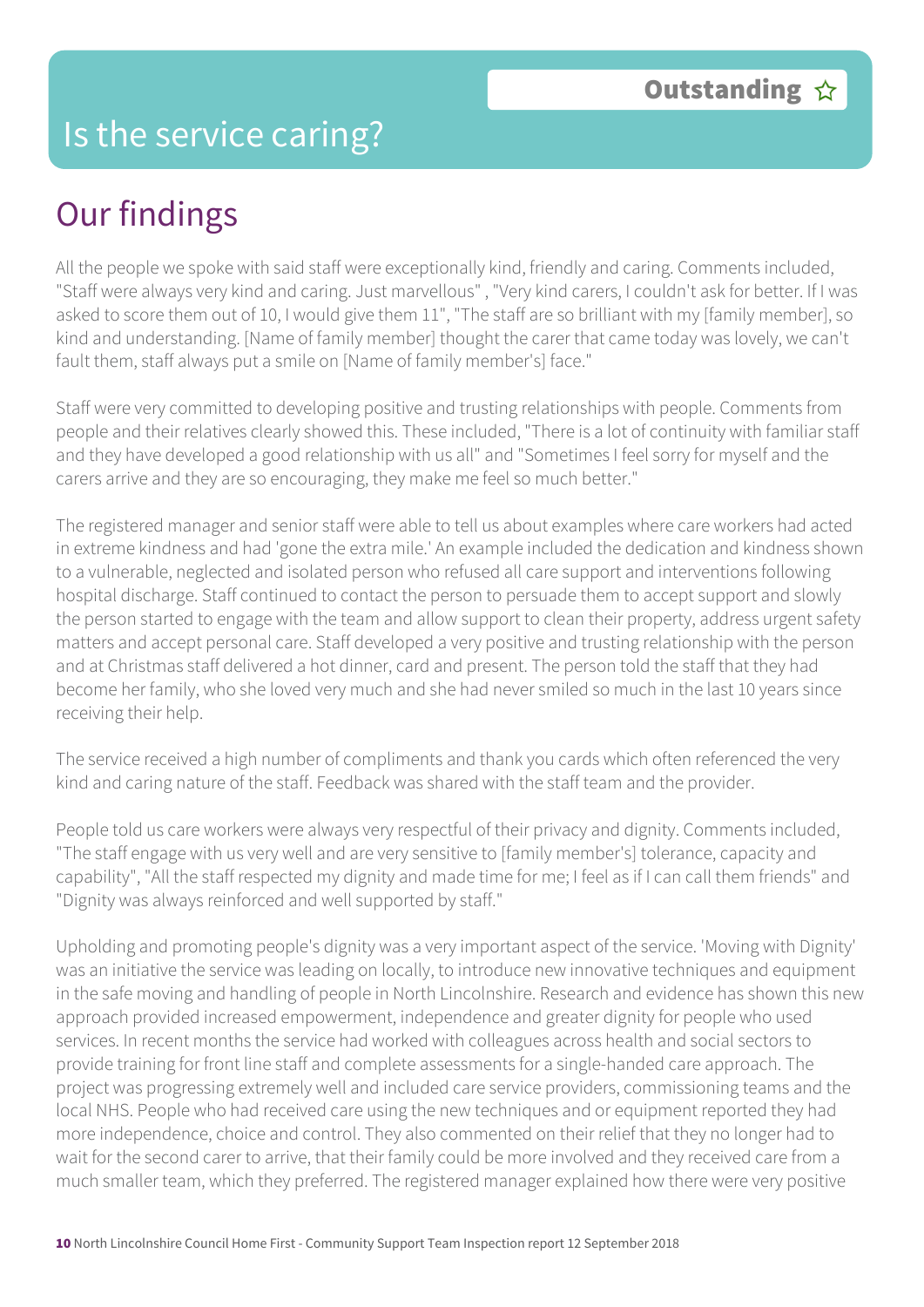outcomes in terms of earlier discharge from hospital, reduced cost of care packages and increased capacity to meet the growing demands on the care sector.

A professional told us, "Often Home First Community Support Team staff have raised questions with the ward staff to ensure that the least restrictive options are attempted. This is particularly evident with the moving with dignity programme, looking at reducing the numbers of carers required and offering care in the most dignified way possible. It is clear that the care staff work with dignity and respect at the centre of their practice when working with people and I have observed positive introductions on the ward, staff building rapport and being clear about the objectives of the service. In addition to this, we have had feedback from people using the service and family members who have commented on the personal response, thoughtfulness and motivation the staff provided when they were working with them."

Staff were highly motivated and passionate about the care they provided to people. Care was clearly focused upon each person as an individual, with meaningful and purposeful activities based upon people's real interests, goals and outcomes. People reviewed their goals with staff and used an 'outcome flower tool' to measure their achievement towards self-reliance. A member of staff described very positively how the 'outcome flower' worked in practice and how they identified people's priorities for care on each petal. They gave us a recent example, where one person's main goal was to feed the birds in their garden. This was the person's favourite routine of their day and by focusing on this task they had successfully supported the person to regain their independence with their personal care and mobility.

People and their families felt listened to, involved and valued. One person said, "The service has made a real difference to [family member's] confidence and mobility to get their life back. It's been very rewarding and enriching what he got out of it." A professional told us, "When working with the Home First Community Support Team it is clear that they are dedicated to promoting independence at home. They are personcentred in their approach and will often think about the wider context of the person's life, family, environment and social needs beyond the tasks highlighted."

The provider's recruitment process ensured only people with compassion, kindness and empathy worked at the service. This was reinforced during the induction and training process. This made sure the service's new priorities around the '6C's' – care, compassion, competence, communication, courage and commitment [the values of Compassion in Practice, a national strategy for nursing and care staff] were supported and fulfilled. These values guided staff to put the person being cared for at the heart of the care they were given. The format of the client survey forms had also been reviewed to request feedback around the values of the 6C's, which meant the management team could monitor the success of this strategy.

Respect for equality, diversity and human rights was embedded within the service and integral to everything the staff did. Staff had attended North Lincolnshire Council's pride event earlier in the month when the rainbow flag (a symbol of LGBT+) had been raised outside the civic centre to show commitment to ending homophobia and discrimination and as a sign of the provider's wider commitment to the area's diverse communities. The registered manager explained how the pride event followed up the provider's 'Be Yourself at Work' initiative, aimed at ensuring a safe and inclusive workplace for staff in accepting their gender identity and sexuality. On the wall in the office corridor, staff had produced a colourful pride display which demonstrated their commitment to equality and diversity in the service. When talking about people, staff recognised each person as an individual with their own unique characteristics and personalities.

People's preferences were treated with importance. We saw some people had chosen the gender of the staff for the visits when they had support with their personal care.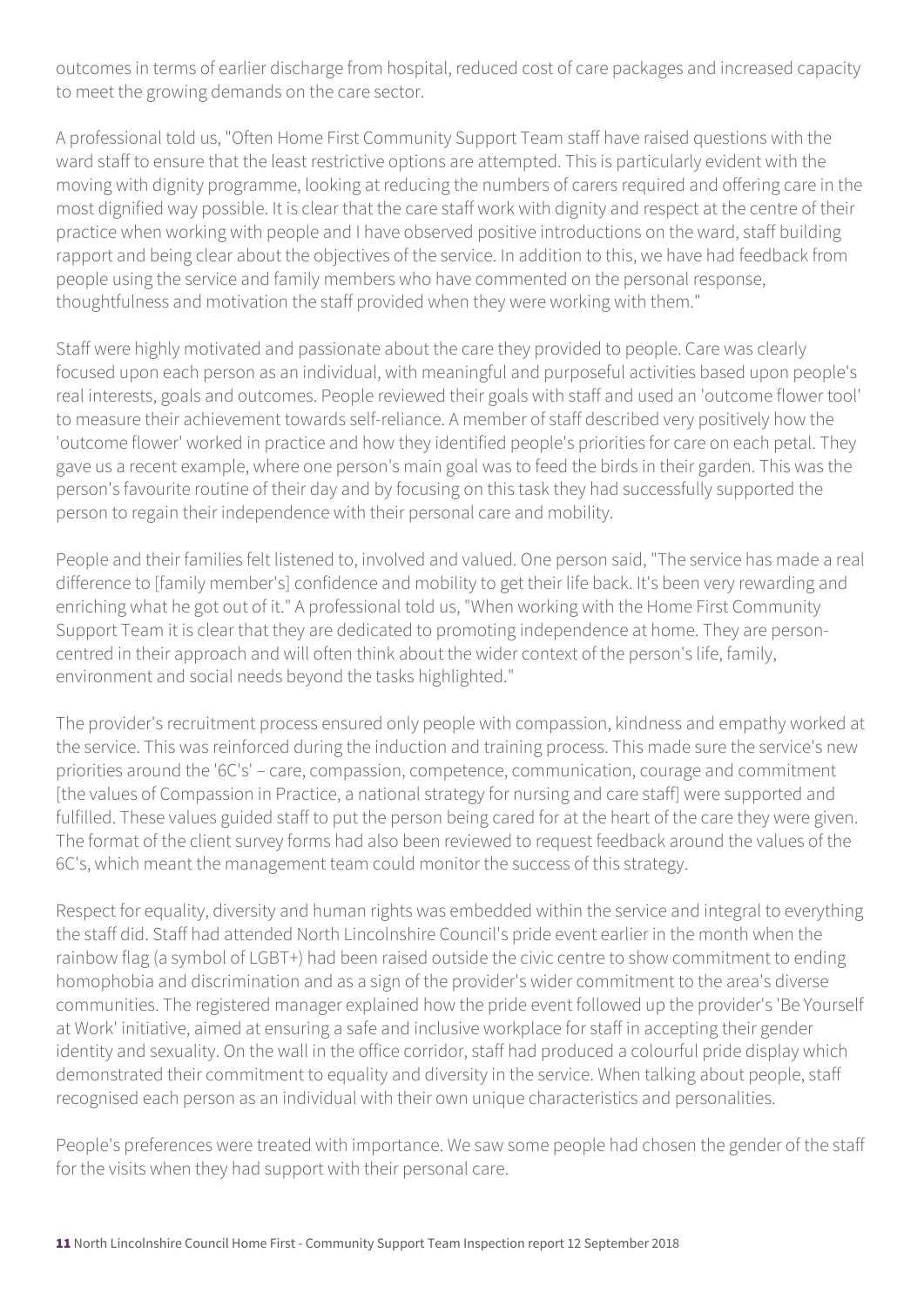The registered manager promoted a strong person-centred and genuinely caring approach to supporting people and maximising their quality of life. The management team also respected and valued their staff and this further enhanced the caring nature of the organisation. All staff spoke proudly about the service and their roles and responsibilities. Staff spoke warmly and respectfully about the people they supported and the importance of treating them with compassion and providing them the best possible care.

People who required the services of an advocate were able to receive this service. An advocate is an independent trained professional who supports people to speak up for themselves.

Staff made efforts to prevent people's social isolation by supporting community inclusion through local clubs and health and wellbeing initiatives. People were provided with a comprehensive information pack which included details about all local activities and groups. Events such as tea parties were also arranged in the area hubs to facilitate social inclusion and provide an opportunity for consultation around service development and gathering feedback. The registered manager explained how they created story boards that highlighted case studies of good practise and asked people who used the service to share their stories and experiences for staff development.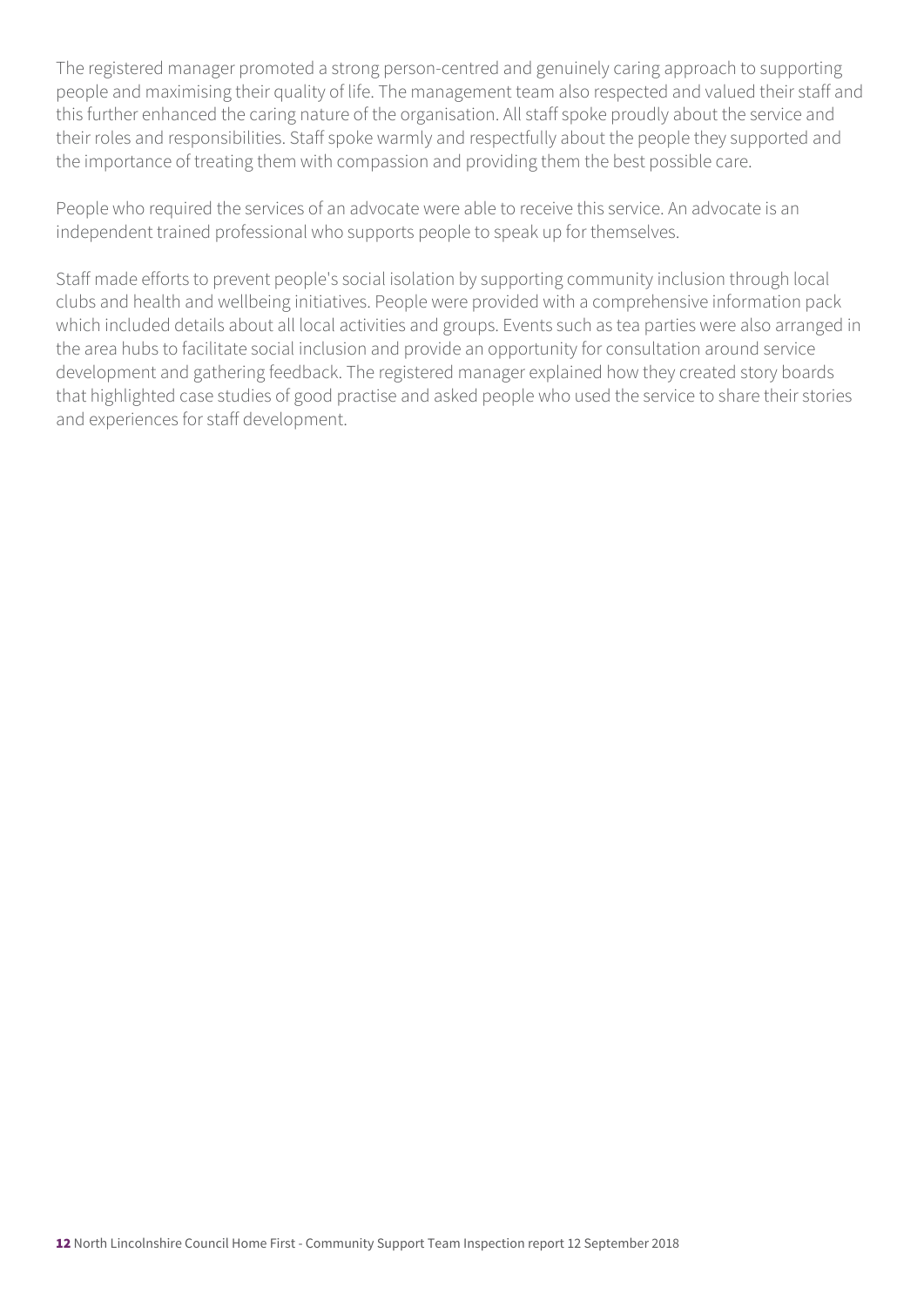#### Is the service responsive?

## Our findings

At the last inspection in January 2016 we rated the service as Good. At this inspection, we found the service remained Good.

People's care plans were detailed and comprehensive. Staff were given clear guidance on how to support people and they had a very good understanding of people's care needs. People were encouraged to express their views, preferences and set positive goals they would like to achieve with the support of the staff. The care plan format was new and staff confirmed it was working well. Care plans evidenced people's communication needs had been assessed to make sure information was presented in an accessible format. People's care needs were regularly reviewed and people were fully involved in this process.

People and their relatives told us the service was responsive and they were very satisfied with the level of reablement support and the results. Comments included, "[Name of family member] got back to a level of good mobility. Good results in a supportive way" and "My mum is now more confident in herself, they [staff] have really helped her confidence with walking. The staff have been brilliant.

Managers showed us how information was shared with staff using their mobile phones, which were linked to the computer system in the office and securely maintained. This allowed staff in the office and care workers to keep up to date with any changes in each person's condition and needs.

There was a very good use of equipment and technology arranged by the service to help meet people's care and reablement needs and to give them greater choice and independence. The registered manager was involved in a local initiative, working with a technology provider to look at advances in this area, which could benefit people who used the service.

The service provided short-term support to some people other than reablement, for example to prevent admission to hospital, to facilitate a hospital discharge or to support people whilst awaiting a long-term care package. This meant people could remain in their own homes, where they wanted to be. Health and social care professionals considered the service achieved very good results and the provider's quality report showed high numbers of people were still at home after discharge from hospital and input from the service.

Staff had experience of supporting people at the end of their lives, although they weren't currently supporting anyone at this stage. They recognised the importance of end of life care planning and their role in ensuring people's end of life wishes were respected. Appropriate adjustments to the service would be made involving a flexible approach to call times and partnership working with relevant professionals.

There was an effective system in place to support people to raise any concerns or make a complaint. People were provided with information about making a complaint at the start of the service. Although we only received positive feedback about the care provided by the staff team, people and relatives knew how to raise concerns if required. There had been no written complaints made about the service in the 12 months prior to our inspection. Concerns and low-level feedback was looked into, responded to and where possible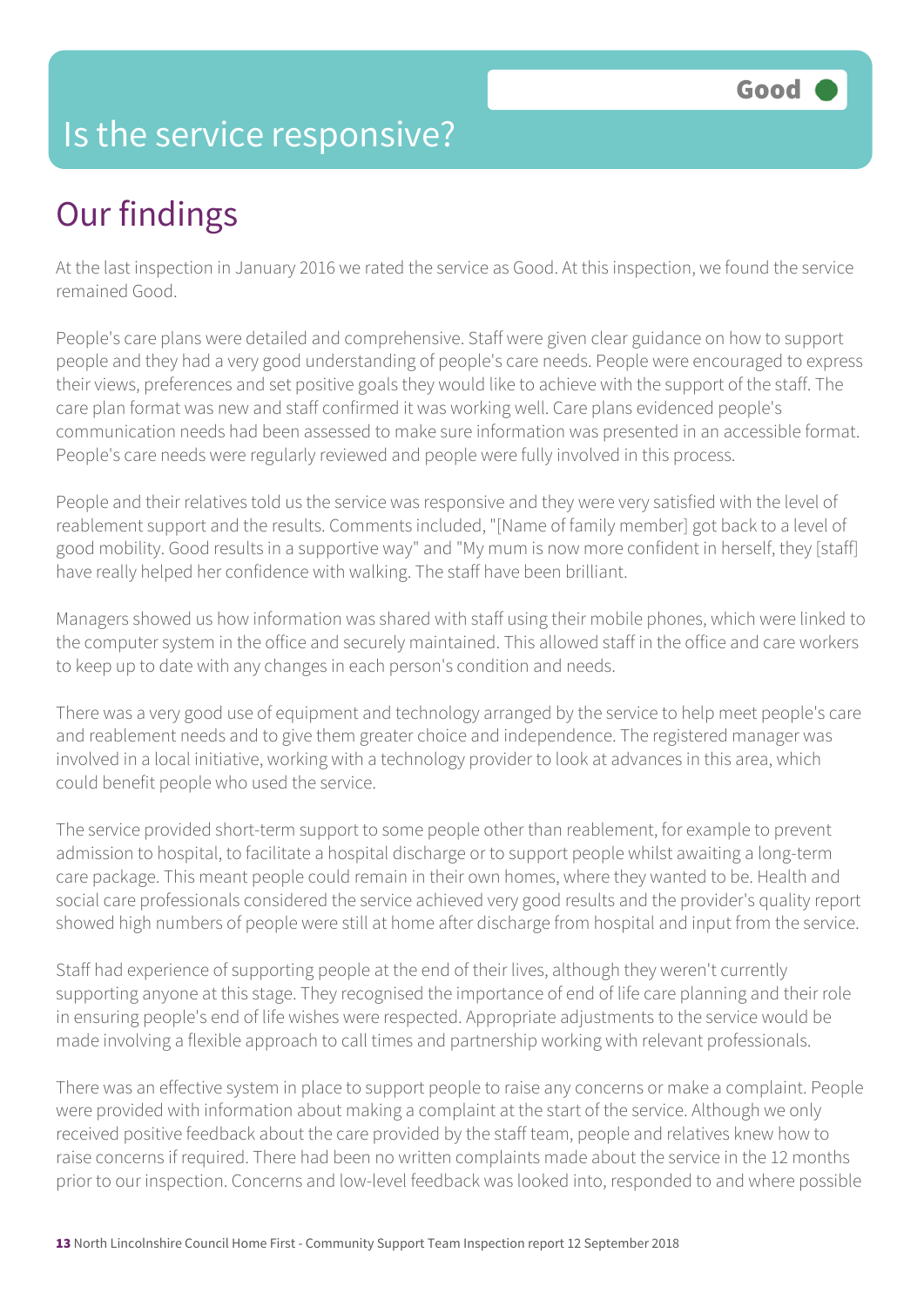improvements made.